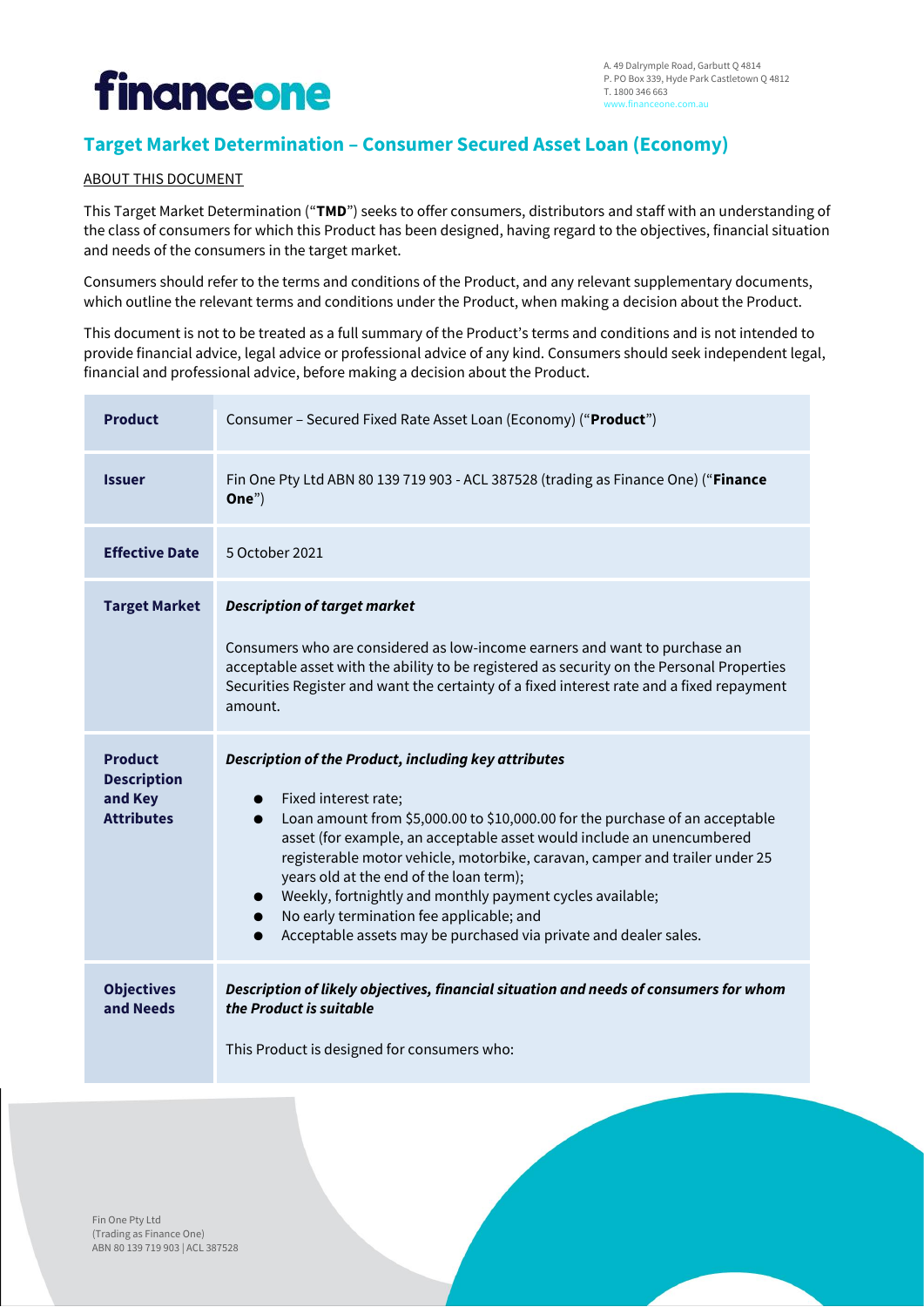### financeone

|                                                                             | want to purchase an acceptable asset;<br>want a secured loan;<br>$\bullet$<br>want a fixed interest rate and a fixed periodic repayment amount;<br>meet the lending and eligibility criteria;<br>are receiving regular Centrelink payments, earn less than \$40,000.00 per annum<br>$\bullet$<br>or want to purchase a security asset for less than \$8,000.00 in retail value.                                                                                                                                                                                                                                                                                                                                                                      |
|-----------------------------------------------------------------------------|------------------------------------------------------------------------------------------------------------------------------------------------------------------------------------------------------------------------------------------------------------------------------------------------------------------------------------------------------------------------------------------------------------------------------------------------------------------------------------------------------------------------------------------------------------------------------------------------------------------------------------------------------------------------------------------------------------------------------------------------------|
| <b>Financial</b><br><b>Situation</b>                                        | Description of likely objectives, financial situation and needs of consumers for whom<br>the Product is suitable<br>This Product is designed for consumers who:<br>meet the lending and eligibility criteria.<br>$\bullet$                                                                                                                                                                                                                                                                                                                                                                                                                                                                                                                           |
| <b>Excluded</b><br><b>Classes</b>                                           | <b>Classes of consumers for whom the Product is not suitable</b><br>This Product is not suitable for consumers who:<br>have had unpaid defaults within the last three (3) months;<br>$\bullet$<br>have poor bank account conduct;<br>$\bullet$<br>have regular financial and direct debit dishonours;<br>$\bullet$<br>display multiple short-term cash lender activity;<br>$\bullet$<br>are currently Bankrupt; or<br>$\bullet$<br>are currently not in personal control of their finances or are under third-<br>$\bullet$<br>party budgeting arrangements                                                                                                                                                                                          |
| <b>Consistency</b><br><b>Between</b><br><b>Target Market</b><br>and Product | Explanation of why the Product is consistent with the objectives, financial situation<br>and needs of consumers in the target market<br>This Product is likely to be consistent with the likely objectives, financial situation and<br>needs of the class of consumers in the target market. This is based on an analysis of the<br>key terms, features and attributes of the product and a finding that these are consistent<br>with the identified class of consumers.<br>A Finance One Consumer Secured Fixed Rate Asset Loan (Economy) is a secured loan<br>which has been designed to assist consumers in purchasing an acceptable asset with a<br>fixed periodic repayment amount and a fixed number of payments over the term of the<br>loan. |
| <b>Distribution</b><br><b>Channels and</b><br><b>Conditions</b>             | <b>Distribution conditions</b><br>This Product is designed to be distributed through the following means:<br>Finance One website;<br>0<br>Direct Business team;<br>Broker Network; and                                                                                                                                                                                                                                                                                                                                                                                                                                                                                                                                                               |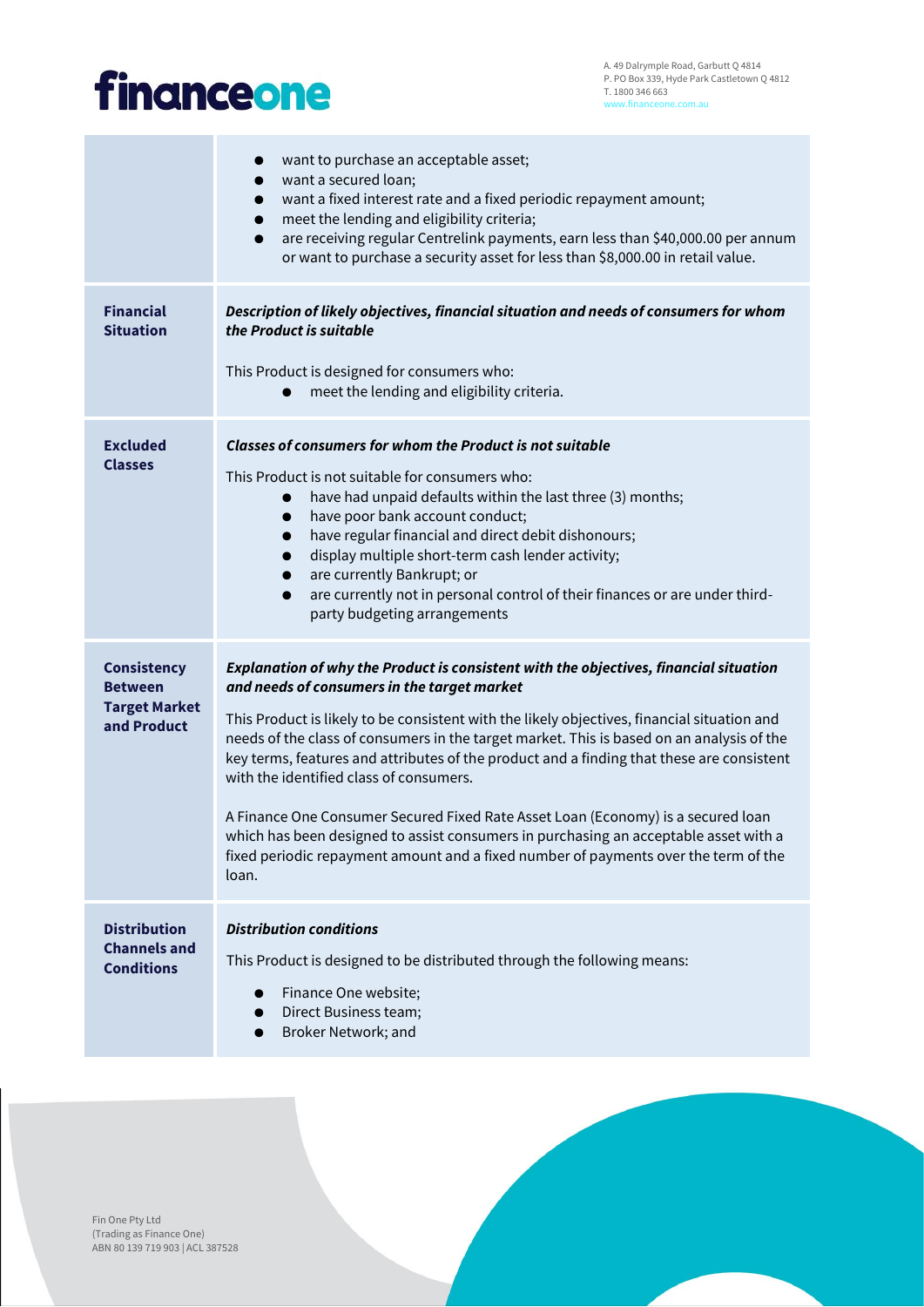## financeone

A. 49 Dalrymple Road, Garbutt Q 4814 P. PO Box 339, Hyde Park Castletown Q 4812 T. 1800 346 663 www.financeone.com.au

|                                                                   | Other third-party referrers, with whom we have a formal arrangement.<br>Distribution conditions include ensuring that consumers have the appropriate<br>borrowing capacity and meet all of the eligibility and lending criteria and requirements<br>for the Product. Finance One ensures that any information in relation to the Product is<br>disseminated in a timely and readily accessible manner to all distributors and<br>authorised internal sales consultants.                                                                                                                                                                                                                               |                                                                                 |                         |  |  |
|-------------------------------------------------------------------|-------------------------------------------------------------------------------------------------------------------------------------------------------------------------------------------------------------------------------------------------------------------------------------------------------------------------------------------------------------------------------------------------------------------------------------------------------------------------------------------------------------------------------------------------------------------------------------------------------------------------------------------------------------------------------------------------------|---------------------------------------------------------------------------------|-------------------------|--|--|
| <b>Suitability of</b><br><b>Distribution</b><br><b>Conditions</b> | Why the distribution conditions and restrictions will make it more likely that the<br>consumers who acquire the Product are in the target market<br>This Product should only be distributed under the following circumstances:<br>The consumer(s) is/are looking for a consumer loan;<br>$\bullet$<br>The consumer(s) is/are wanting a secured loan;<br>$\bullet$<br>The consumer(s) meet/s eligibility criteria; and<br>$\bullet$<br>The consumer(s) has/have appropriate borrowing capacity.                                                                                                                                                                                                        |                                                                                 |                         |  |  |
| <b>Review</b><br><b>Triggers</b>                                  | The review triggers that would reasonably suggest that this target market<br>determination is no longer appropriate include, but are not limited to:<br>Changes in responsible lending legislation and guidelines;<br>$\bullet$<br>Increased default or hardship rates;<br>$\bullet$<br>A significant dealing of the Product outside of the target market occurs;<br>$\bullet$<br>A significant number of complaints is received from customers in relation<br>to their purchase or use of the Product;<br>A material change to the Product and/or the terms and conditions of the<br>Product; and/or<br>Adverse external events occurring such as adverse media coverage or regulatory<br>attention. |                                                                                 |                         |  |  |
| <b>Review</b><br><b>Periods</b>                                   | Initial Review: 05/04/2022<br>Periodic Reviews: Periodic reviews of the TMD will be conducted at least every 12<br>months from the initial review date.                                                                                                                                                                                                                                                                                                                                                                                                                                                                                                                                               |                                                                                 |                         |  |  |
| <b>Distribution</b><br><b>Information</b>                         | The following information must be provided to Finance One by its distributors who<br>engage in retail product distribution conduct in relation to this Product:                                                                                                                                                                                                                                                                                                                                                                                                                                                                                                                                       |                                                                                 |                         |  |  |
| <b>Reporting</b><br><b>Requirements</b>                           | <b>Type of information</b>                                                                                                                                                                                                                                                                                                                                                                                                                                                                                                                                                                                                                                                                            | <b>Description</b>                                                              | <b>Reporting period</b> |  |  |
|                                                                   | Complaints                                                                                                                                                                                                                                                                                                                                                                                                                                                                                                                                                                                                                                                                                            | Number of complaints<br>received and a brief<br>description of the<br>complaint | Every six (6) months    |  |  |
|                                                                   |                                                                                                                                                                                                                                                                                                                                                                                                                                                                                                                                                                                                                                                                                                       |                                                                                 |                         |  |  |